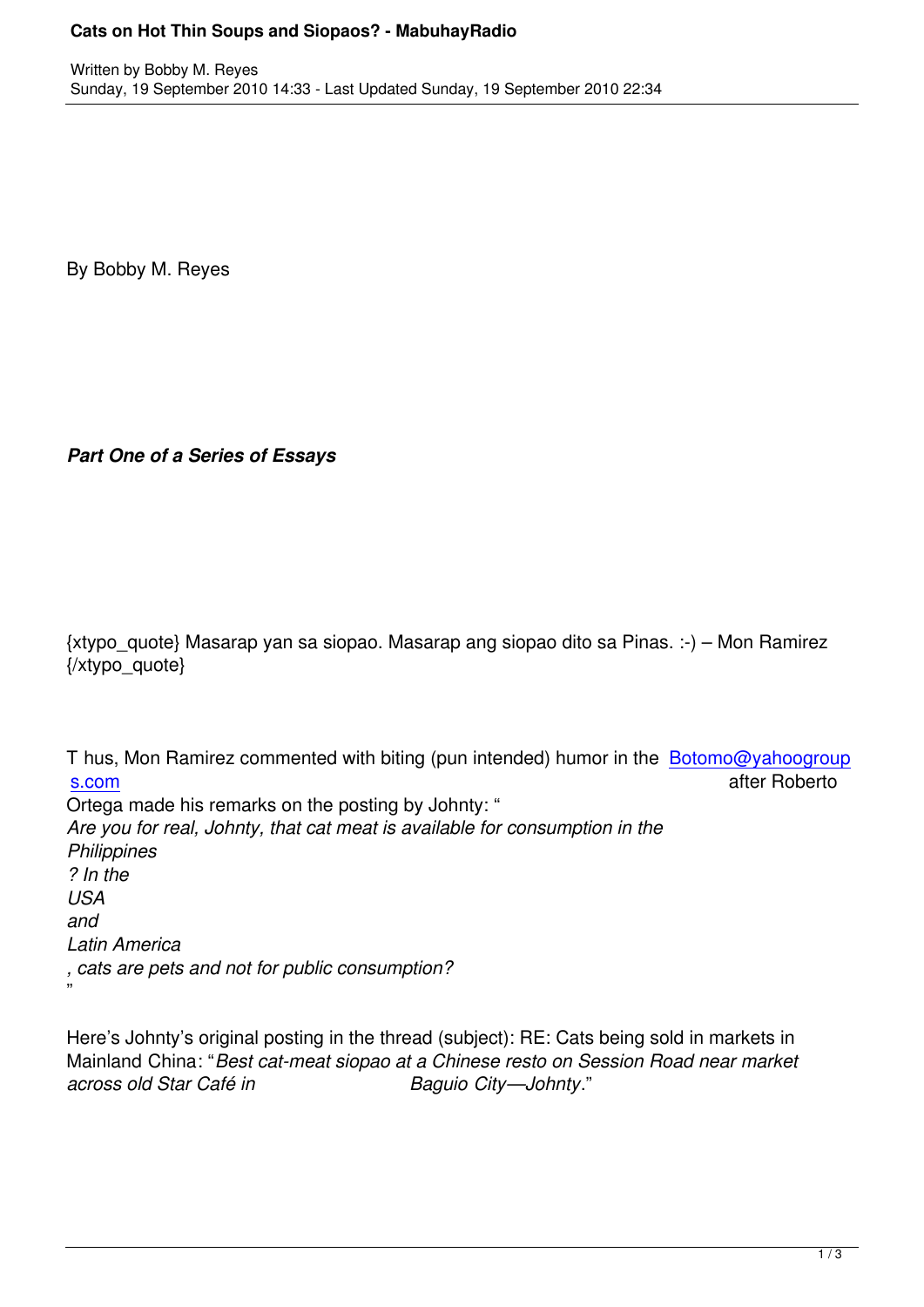With due apologies to the estate of Tennessee Williams (1911-1983) for his play, "Cat on a Hot Tin Roof," and to Ms. Elizabeth Taylor for playing the role of "Maggie, the Cat" in its movie version, Cat on a Hot Tin Roof (1958) , this writer wishes to discuss – using the said punned headline – the matter of cats being made into ingredients for soup and meat-filled steamed bun (called "siopao" in the Philippines) in China and elsewhere in Southeast Asia, including the Filipino h[omeland.](http://www.imdb.com/title/tt0051459/)

S ome Asians indeed eat not only meat from cats but also from dogs, as I described it in this article, Michael Vick Can Never Be Guilty of "Dogmestic Violence" in the Philippines (As Updated)

This writer also wrote this follow-up article, China Continues "Dogmestic Violence" . But I did not discuss in it the fact that among some Chinese ethnic groups, dog meat is also a favorite animal protein for the table.

The sad reality is that even if there are laws in the Philippines that prohibit cruelty to animals, it will be impossible to impose them. Why? Because the Philippine authorities cannot even prohibit the cruelty to people (usually activists, advocates and crusading journalists and broadcasters), which cruelty is otherwise known as "extra-judicial killings." Besides, if the Philippine National Police cannot protect even foreign tourists, how much more Philippine National "Kitchen" Police patrols protecting dogs and cats from being turned into meat for the table?